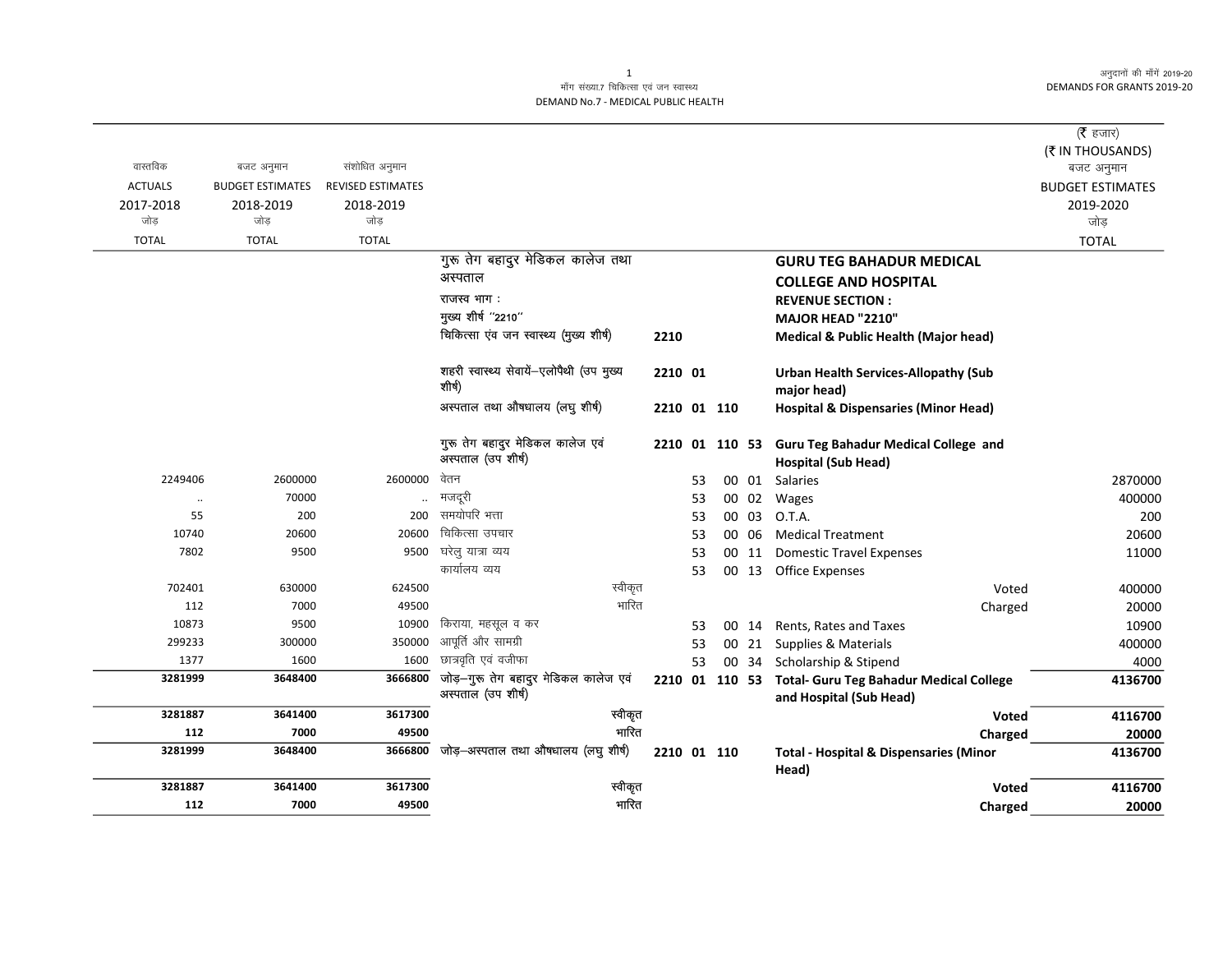अनुदानों की माँगें 2019-20 **DEMANDS FOR GRANTS 2019-20** 

 $\overline{\phantom{0}}$ 

## माँग संख्या.7 चिकित्सा एवं जन स्वास्थ्य DEMAND No.7 - MEDICAL PUBLIC HEALTH

|                      |                         |                          |                                                             |             |    |                |       |                                                                                   | ( $\bar{\tau}$ हजार)<br>(₹ IN THOUSANDS) |
|----------------------|-------------------------|--------------------------|-------------------------------------------------------------|-------------|----|----------------|-------|-----------------------------------------------------------------------------------|------------------------------------------|
| वास्तविक             | बजट अनुमान              | संशोधित अनुमान           |                                                             |             |    |                |       |                                                                                   | बजट अनुमान                               |
| <b>ACTUALS</b>       | <b>BUDGET ESTIMATES</b> | <b>REVISED ESTIMATES</b> |                                                             |             |    |                |       |                                                                                   | <b>BUDGET ESTIMATES</b>                  |
| 2017-2018            | 2018-2019               | 2018-2019                |                                                             |             |    |                |       |                                                                                   | 2019-2020                                |
| जोड                  | जोड                     | जोड़                     |                                                             |             |    |                |       |                                                                                   | जोड                                      |
| <b>TOTAL</b>         | <b>TOTAL</b>            | <b>TOTAL</b>             |                                                             |             |    |                |       |                                                                                   | <b>TOTAL</b>                             |
| 3281999              | 3648400                 | 3666800                  | जोड़- शहरी स्वास्थ्य सेवायें-एलोपैथी (उप                    | 2210 01     |    |                |       | <b>Total - Urban Health Services-Allopathy</b>                                    | 4136700                                  |
|                      |                         |                          | मुख्य शीर्ष)                                                |             |    |                |       | (Sub major head)                                                                  |                                          |
| 3281887              | 3641400                 | 3617300                  | स्वीकृत                                                     |             |    |                |       | <b>Voted</b>                                                                      | 4116700                                  |
| 112                  | 7000                    | 49500                    | भारित                                                       |             |    |                |       | Charged                                                                           | 20000                                    |
|                      |                         |                          | चिकित्सा शिक्षा, प्रशिक्षण एवं अनुसंधान<br>(उप मुख्य शीर्ष) | 2210 05     |    |                |       | <b>Medical Education, Training and Research</b><br>(Sub Major Head)               |                                          |
|                      |                         |                          | एलौपैथी (लघु शीर्ष)                                         | 2210 05 105 |    |                |       | <b>Allopathy (Minor Head)</b>                                                     |                                          |
|                      |                         |                          | यूनिवर्सिटी कॉलेज ऑफ मेडिकल साइंसेज                         |             |    | 2210 05 105 75 |       | <b>University College of Medical Sciences</b>                                     |                                          |
|                      |                         |                          | (उप शीर्ष)                                                  |             |    |                |       | (Sub Head)                                                                        |                                          |
| $\ldots$             | 6000                    | 60                       | वेतन                                                        |             | 75 |                | 00 01 | Salaries                                                                          | 30000                                    |
| $\ldots$             | 4000                    | 40                       | कार्यालय व्यय                                               |             | 75 |                | 00 13 | Office Expenses                                                                   | 20000                                    |
| $\ddot{\phantom{0}}$ | 10000                   | 100                      | जोड़—यूनिवर्सिटी कॉलेज ऑफ मेडिकल<br>साइसेज (उप शीर्ष)       | 2210 05     |    | 105 75         |       | <b>Total - University College of Medical</b>                                      | 50000                                    |
|                      | 10000                   | 100                      | जोड़-एलौपैथी (लघु शीर्ष)                                    |             |    |                |       | <b>Sciences (Sub Head)</b>                                                        |                                          |
| $\ldots$             |                         | 100                      | जोड़- चिकित्सा शिक्षा, प्रशिक्षण एवं                        | 2210 05 105 |    |                |       | <b>Total - Allopathy (Minor Head)</b>                                             | 50000                                    |
| $\ddot{\phantom{0}}$ | 10000                   |                          | अनुसंधान (उप मुख्य शीर्ष)                                   | 2210 05     |    |                |       | <b>Total- Medical Education, Training and</b><br><b>Research (Sub Major Head)</b> | 50000                                    |
| 3281999              | 3658400                 | 3666900                  | जोड़-मुख्य शीर्ष "2210"                                     | 2210        |    |                |       | TOTAL - MAJOR HEAD"2210"                                                          | 4186700                                  |
| 3281887              | 3651400                 | 3617400                  | स्वीकृत                                                     |             |    |                |       | <b>Voted</b>                                                                      | 4166700                                  |
| 112                  | 7000                    | 49500                    | भारित                                                       |             |    |                |       | Charged                                                                           | 20000                                    |
| 3281999              | 3658400                 | 3666900                  | जोड–राजस्व भाग                                              |             |    |                |       | <b>TOTAL - REVENUE SECTION</b>                                                    | 4186700                                  |
| 3281887              | 3651400                 | 3617400                  | स्वीकृत                                                     |             |    |                |       | <b>Voted</b>                                                                      | 4166700                                  |
| 112                  | 7000                    | 49500                    | भारित                                                       |             |    |                |       | Charged                                                                           | 20000                                    |
|                      |                         |                          | पूंजी भाग:                                                  |             |    |                |       | <b>CAPITAL SECTION:</b>                                                           |                                          |
|                      |                         |                          | मुख्य शीर्ष "4210"                                          |             |    |                |       | <b>MAJOR HEAD "4210"</b>                                                          |                                          |
|                      |                         |                          | चिकित्सा और जन स्वास्थ्य पर पूंजी                           | 4210        |    |                |       | <b>Capital Outlay on Medical and Public</b>                                       |                                          |
|                      |                         |                          | परिव्यय (मुख्य शीर्ष)                                       |             |    |                |       | <b>Health (Major Head)</b>                                                        |                                          |
|                      |                         |                          | शहरी स्वास्थ्य सेवायें -एलोपैथी (उप मुख्य<br>शीर्ष)         | 4210 01     |    |                |       | <b>Urban Health Services-Allopathy (Sub</b><br>Major Head)                        |                                          |
|                      |                         |                          | अस्पताल एवं औषधालय (लघु शीर्ष)                              | 4210 01 110 |    |                |       | <b>Hospitals &amp; Dispensaries (Minor Head)</b>                                  |                                          |
|                      |                         |                          | गुरू तेग बहादुर मेडिकल कालेज तथा<br>अस्पताल (उप शीर्ष)      |             |    | 4210 01 110 93 |       | <b>Guru Teg Bahadur Medical College &amp;</b><br><b>Hospital (Sub Head)</b>       |                                          |

 $\overline{2}$